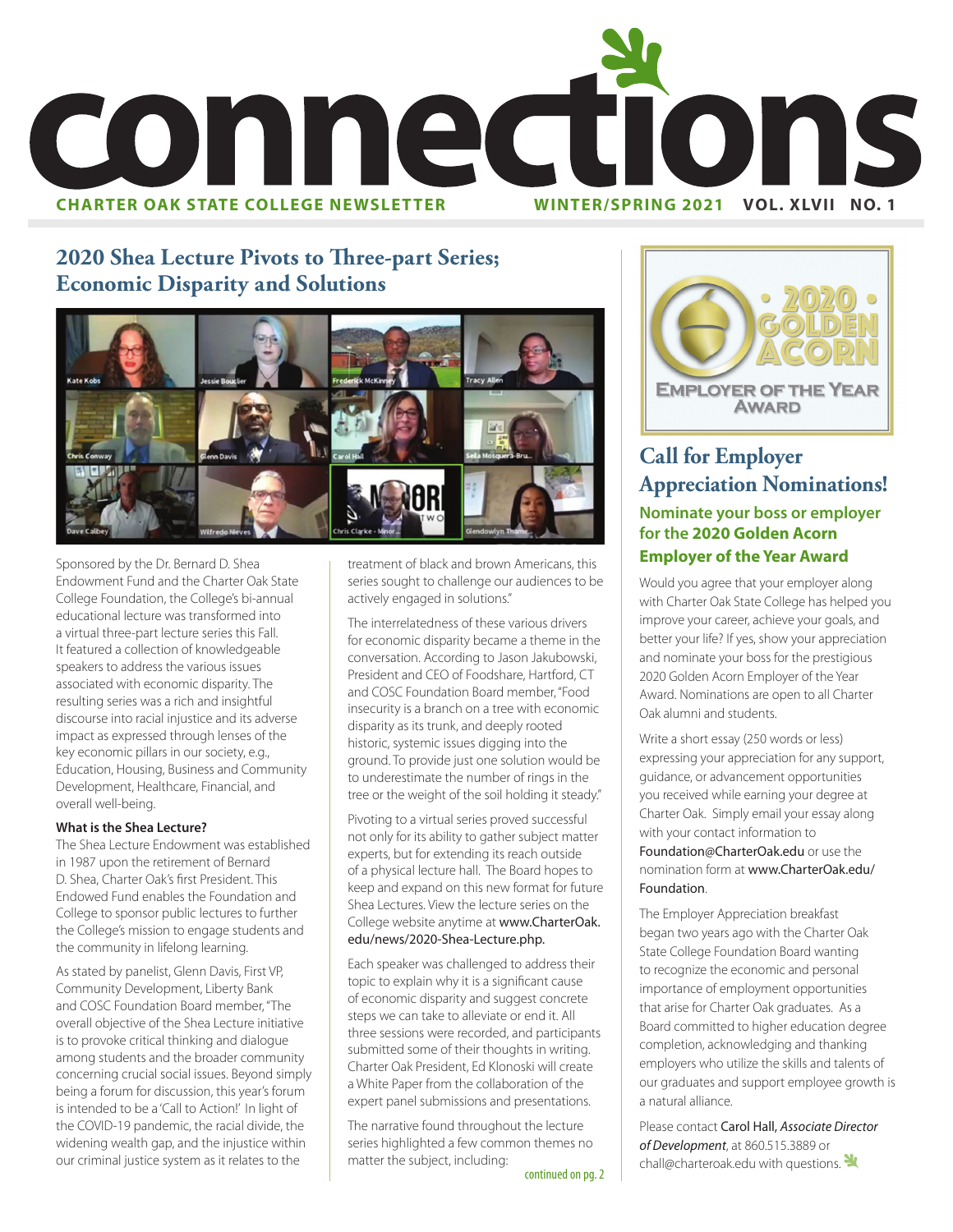# **THE PRESIDENT'S TAKE**

## **The Pandemic**



It's time for my winter essay on the College, but I find myself unable to proceed without commenting on conditions. Over Christmas, my house was decorated, the tree was up, my family was baking, and yet everything felt off. The same is true for the College. Our enrollment is strong, our students are progressing, the staff is working, and yet everything seems off. Instead of a holiday

party with food and games, we met online and played virtual trivia. We have had several retirements of valuable employees, but no inperson retirement festivities. In the news, we are reading about the two new vaccines that will eventually conqueror this virus, but at the same time, the number of sick and dying Americans keeps increasing. The infection rates are growing, and staying quarantined, masked, and safe feels like prison. So, to quote Dickens in A Tale of Two Cities, "it was the best of times; it was the worst of times."

I mentioned that Charter Oak has been able to keep its enrollment strong, but that is not the trend across higher education. Only 25% of colleges and universities have positive enrollment. Community colleges are down 15% across the nation, and the traditional trend of college enrollment rising when unemployment increases no longer holds. Higher education is struggling to re-invent itself to meet the current challenges.

In our case, I believe the marketplace is moving toward us, and not away. I have been arguing for some time that the distance learning classroom closely mirrors the 21st century workplace. Both our students and American knowledge workers use technology to perform their work, to communicate both internally and externally, and to participate as part of teams with whom there is often no direct contact. In other words, the modern workplace was always more like a distance learning classroom than a traditional classroom, and that similarity has increased dramatically during this epidemic.

I do not think work will return to "normal" when the pandemic eases. I suspect that companies will understand that they can function with a workforce that is not housed within a single structure. In addition, workers now understand that they can live separate from their employer, choose a home base that meets their personal needs, and still play a key role in that business culture. For example, Connecticut's housing market is incredibly hot right now because city dwellers are moving away from New York City into rural and suburban homes that offer more internal space, a yard, and a walkable neighborhood. They can perform their jobs from here, and that change is probably going to be permanent.

So what must we all do to adapt to these changes? First, universal broadband is required to support a knowledge workforce that is living in one place and working in another. Second, all colleges will need to make distance learning a permanent part of their offerings. College students who did not move into a dorm, but chose to stay home for the same reason that city dwellers moved to non-urban settings, may not flood back to campus. Instead, they will insist on continuing to learn remotely. And third, from the DMV to voting, technology is going to become a routine part of our most important public duties.

Charter Oak is well prepared for this new world. Our courses, instructors, and student services are all offered online. We are hiring experts from across the country, which means our talent pool is larger and deeper. We are making progress establishing ourselves and our programs as necessary partners for business at the same time as we are improving our ability to market ourselves across social media. That's the upside. On the challenge front, it will be necessary to find ways to maintain the deep relationships that the staff has built over the years. Our program offerings must continue to grow and stay relevant to the market. So those are two of the key challenges that I will be addressing over the coming months and years. As always, I welcome feedback from you (eklonoski@charteroak.edu).

Klarsh

*Ed Klonoski, President*

### "2020 Shea Lecture" continued from pg. 1

- Education is imperative, across the spectrum on a variety of topics at all ages
- Data collection and analysis is critical
- Community members are essential and should be included in discussions
- Listen, learn, and expand our personal circle beyond our own race and culture
- Acknowledge inequity and systemic racism no one problem is a stand-alone issue
- Parity is a priority pledge equality in housing, education, food, healthcare, and opportunity
- Collaborate and share resources to eliminate issues and policies that perpetuate inequity

The Foundation works tirelessly towards breaking the cycle of poverty and

disadvantage for black and brown community members by increasing financial support to higher education degree completion. Degree completion positively impacts individuals and increases opportunities for career, business, and economic improvements. Thusly, positively impacting our communities. It is the hope of the Foundation that the panel-suggested solutions will move the needle forward, surrounding economic and racial disparity, in Connecticut and across the U.S.

Join the Foundation's efforts by making a gift today at www.CharterOak.edu/Foundation.

# STAYCONNECTED!

We always like to hear from our alumni about successes in your life. Email updates to share to **chall@charteroak.edu.** 

# **connections**

**WINTER/SPRING 2021 • VOLUME XLVII, NUMBER 1**

Issued semi-annually for alumni and friends of Charter Oak State College.



**Degrees Without Boundaries** 

*Charter Oak State College complies with all applicable federal and state laws regarding nondiscrimination and affirmative action.*

*Helen Diecidue,* Editor

State of Connecticut *Ned Lamont*, Governor

Board of Regents *Jane Gates, PhD,* InterimPresident Provost and Sr. VP, Academic and Student Affairs

> Charter Oak State College *Ed Klonoski*, President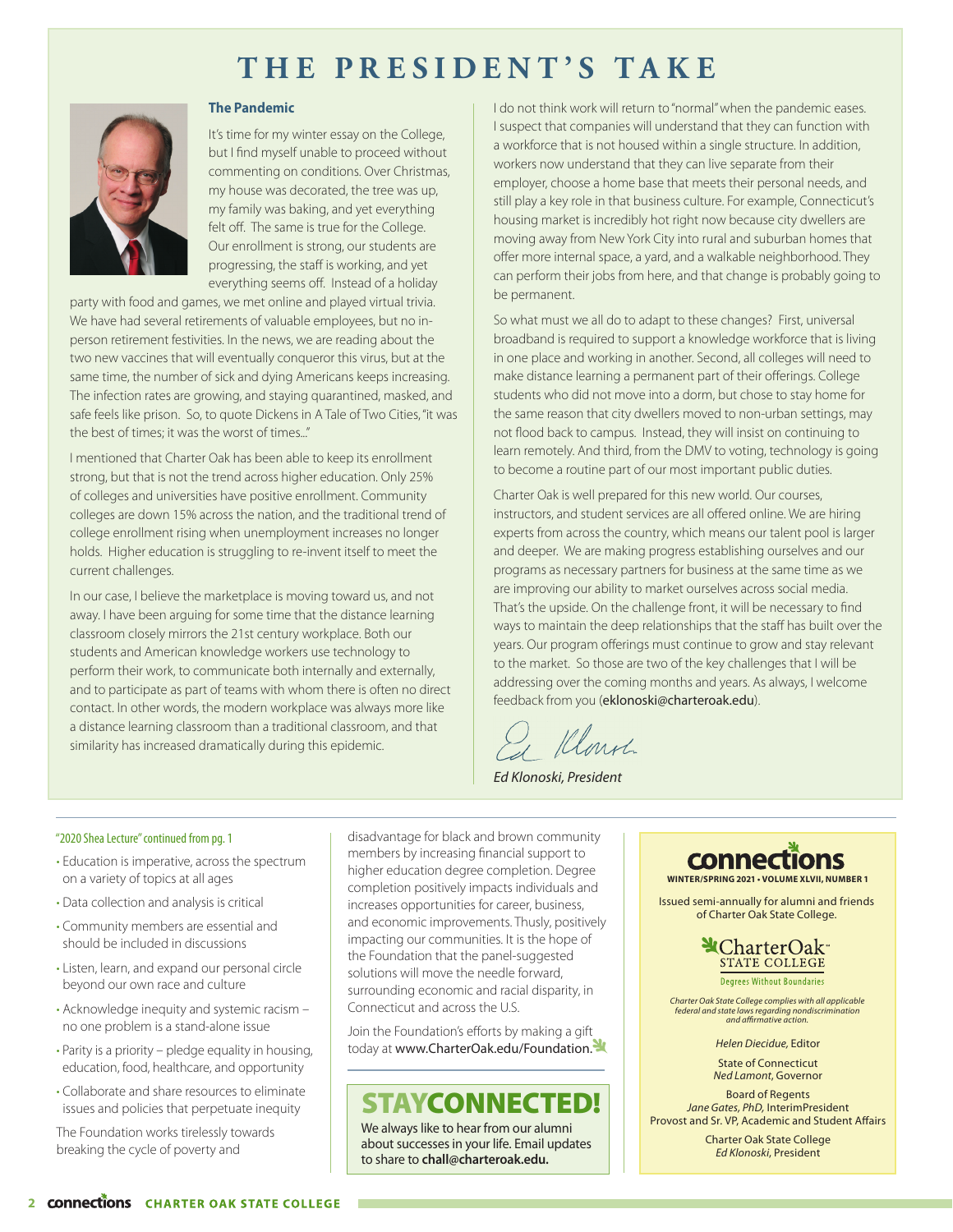# **alumni profile** Meet Paul Chase, Class of '14

Sometimes we never know when our work, important as it is, will suddenly rise to the level of national importance. Assisting with shipments of the COVID-19 vaccine is just a small part of what Charter Oak Alum, Paul Chase, *President and CEO of Ameriflight* is doing these days.

Ameriflight is the largest regional cargo airline in the nation, meaning it moves commercial cargo on-demand as well as running private charter flights. Their fleet of 150+ small planes, in all shapes and sizes, meets specific requirements and maximizes efficiencies, relative to larger jets, making them ideal for landing in small airports when delivering goods throughout the country. The airline is a critical link in the UPS, FedEx, and DHL supply chains. From live animals to hazardous materials, they fly it all – and right now that also includes cargo consisting of COVID-19 vaccines.

"Being such an important part of the pandemic vaccination distribution is certainly exciting and humbling at the same time" says Chase. "We already transport medical supplies so we are extremely well positioned for this new challenge."

Chase's interest in operations began while in the U.S. Navy, during which time he completed a variety of classes along with his military training. He went on to work at a company called Southern Air Inc. where he worked as an Aircraft Dispatcher. While there, his boss and mentor at the time gently let him know that a college degree would be important for advancing in the business world.

As a father of two small children, working full-time, and wanting to complete his degree, Paul began researching state schools and discovered Charter Oak State College. He felt accreditation was key to ensure a proper educational experience. As he describes it "Charter Oak accepted the widest range of education credits and experience, offered a compelling and quality education, and was affordable and flexible."

All of which suited his family, life, and work commitments as the risk of leaving the workforce to attend onground classes was too great.

Together, Paul and his academic counselor, created a path to degree completion that included his previous college credits, his military training and experience, as well as CLEP tests. He proudly graduated from Charter Oak in 2014 with a Bachelor of



Science degree in Business Administration and went on to complete a Master's degree at the University of Tennessee. Seeking education to better himself and his opportunities is an intrinsic part of who he is.

These credentials allowed Paul to eventually rise to Chief Operating Officer at Southern Air before joining Amazon where he worked on the launch team for Amazon Air and helped create Amazon's firstever aviation operations department. Having Charter Oak recognize and validate the value of his life-long learning was exactly what he needed. "My Charter Oak degree was integral in expanding my career opportunities and getting me to where I am today."

While busy running an important business, Paul still finds time to fit in some recreational flying as a hobby for himself and sightseeing with his family. He shares a passion for both education and aviation with his oldest daughter and in his free time they can often be found spending time together in the air.

Bon Voyage Paul!

# <sup>2</sup>CharterOak Foundation

## **An Update from Foundation Board President Rebeka Scalia, Class of '96**



Twenty-twenty brought many challenges our way; however, it also provided us with an opportunity to pivot, adjusting the way we do business to the new virtual norm while

maintaining our focus on supporting degree completion.

In a typical year, we host fundraisers and send appeals to raise funds to give back to students in the form of scholarships, grants, WIT funding, Prior Learning Assessment Scholarships, and Student Crisis Awards. This financial assistance helps ensure our vulnerable population of students "stay the course" and complete their degrees. We are changing lives; our efforts matter to over 100 students each year. The "we" that is changing lives includes so many of YOU. Thank you to

all who gave, participated, and stayed the course in 2020.

Please take a moment to read some good news and be inspired by our community.

- **Kate (Gubbiotti) Rockefeller**, a 2010 graduate of the Women In Transition program became a donor with a monthly gift, as she describes it "The WIT program gave me the resources and encouragement I needed to complete my BS, and I've been so fortunate to have built a successful career with the Healthcare Administration degree I earned. I was moved by the memorial fund for the program originator and am proud to now be a monthly donor. Please pass my appreciation on to all those involved in lobbying and fundraising to keep this program active. It's a game changer."
- **Albert W. A. Schmid**, '97 Charter Oak Alum shared his time and talent by providing the

intermission lesson at our virtual story telling *Tell Me Another: Live and Learn* virtual event in August with the origins, recipe, and onscreen mixing of the popular (and oh so easy to make) Old Fashioned Cocktail. He also pledged to pay-it-forward with an annual gift of \$250 to the annual appeal.

• **Dr. George Moker**, '89 is paying-it-forward, big-time! Dr. Moker established an endowed scholarship fund. His gift will last in perpetuity and give financial assistance to Charter Oak students striving to complete their degree. George leveraged his Charter Oak degree to rise to the highest ranks of his profession. He values life-long learning and offers this fund as a 'thank you' so that other business students may realize their dreams.

**The Estate of Astrid T. Hanzalek**, provided a sizable bequest to the Foundation used in part to provide an *Extenuating Circumstances Grant Fund*. Hanzalek served for many years as a Trustee to the College and as Board Chair. She and her husband, Fred, were generous in life and in death and were committed supporters of degree completion at Charter Oak.

More good news. **The Women in Transition (WIT) Program** received program sustaining continued on pg. 4